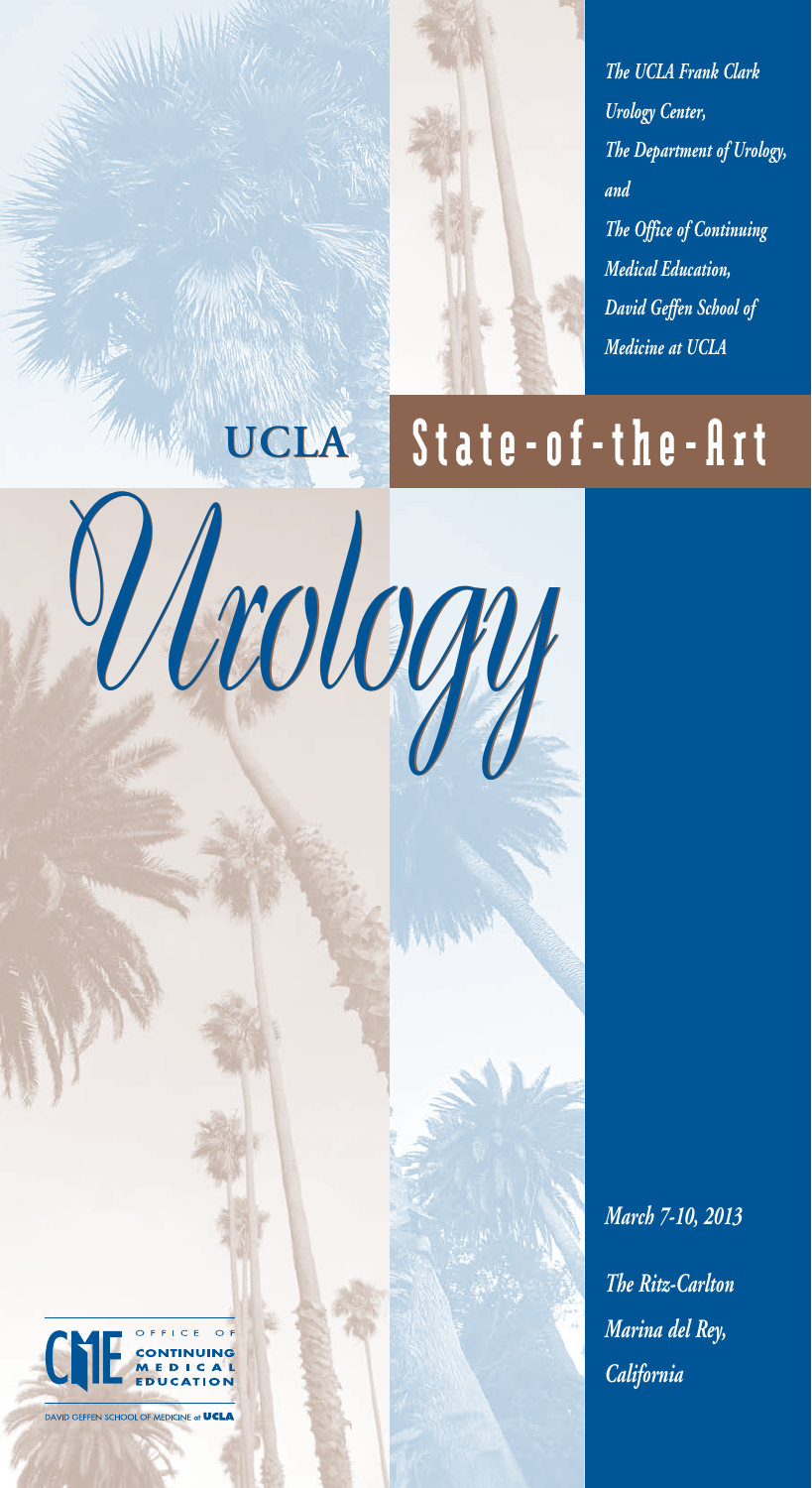# **UCLA**

State-of-the-Art

This course explores the most challenging management problems facing the practicing  $\mathfrak l$ urologist. Distinguished faculty present current information and techniques in female urology, reconstructive surgery, overactive bladder, incontinence, management of renal stones, endourology, laparoscopy and robotics, urologic oncology (including kidney, prostate, bladder, and ablative focal therapies), medical therapy for BPH, interstitial cystitis, prostatitis, and pediatric urology. The conference emphasizes interaction between participants and faculty and allows ample time for case presentations and group discussions, ensuring an outstanding educational experience for attendees. The goal of the conference is to provide attendees with new information that they can directly apply to their clinical urology practices.

AT THE COMPLETION of this program, participants should be better able to:

- Assess and correct various problems with incontinence, pelvic prolapse, voiding dysfunction, and bladder pain in the adult
- Manage prostate, kidney, and bladder cancer
- Understand the emerging role of focal ablative therapies for prostate cancer
- **Evaluate and treat upper tract urinary calculi**
- Assess and treat a variety of pediatric urologic conditions
- Understand the latest developments in the management of interstitial cystitis, prostatitis, BPH, and infertility

#### **C o u r s e C h a i r**

**William J. Aronson, MD** 

Department of Urology **Faculty\***

**Mark S. Litwin, MD, MPH**  Professor and Chair, Department of Urology Professor of Health Services School of Public Health

**William J. Aronson, MD Z. Chad Baxter, MD Arie S. Belldegrun, MD Carol J. Bennett, MD Karim Chamie, MD Arnold I. Chin, MD, PhD Bernard M. Churchill, MD H. Albin Gritsch, MD Jim C. Hu, MD, MPH Gregory S. Jack, MD Ja-Hong Kim, MD Steven E. Lerman, MD Leonard S. Marks, MD Allan J. Pantuck, MD, MS Jacob Rajfer, MD Shlomo Raz, MD Robert E. Reiter, MD, MBA Larissa V. Rodriguez, MD Christopher S. Saigal, MD, MPH Jennifer S. Singer, MD Robert B. Smith, MD** 

## **FACULTY**

#### **UCLA Faculty\***

#### **Fairooz F. Kabbinavar, MD**

Professor Department of Medicine Division of Hematology & Oncology

**Steven S. Raman, MD**  Associate Clinical Professor of Radiology Department of Radiology

**Matthew Rettig, MD**  Professor-in-Residence Departments of Medicine and Urology

**Jonathan Said, MD** Professor of Pathology and Urology Chief of Anatomic Pathology

#### **Guest Faculty**

**Ralph V. Clayman, MD** Dean, School of Medicine Professor of Urology UC Irvine School of Medicine Irvine, California

**J. Quentin Clemens, MD, MSCI** Associate Professor of Urology Director, Division of Neurourology and Pelvic Reconstructive Surgery University of Michigan Medical Center Ann Arbor, Michigan

#### **Anthony V. D'Amico, MD, PhD**

*Urology*

Eleanor Therese Walters Distinguished Professor and Chief of Genitourinary Radiation Oncology Brigham and Women's Hospital and Dana Farber Cancer Institute Harvard Medical School Boston, Massachusetts

#### **Joel B. Nelson, MD**

Frederick N. Schwentker Professor Chairman, Department of Urology University of Pittsburgh School of Medicine Pittsburgh, Pennsylvania

**J. Curtis Nickel, MD**  Professor of Urology CIHR Canada Research Chair in Urologic Pain and Inflammation Queen's University Kingston, Ontario Canada

#### **Michael A. O'Donnell, MD**

Professor, Department of Urology University of Iowa Hospitals & Clinics Iowa City, Iowa

#### **Robert G. Uzzo, MD**

Deputy Chief Clinical Officer Professor and Chairman Department of Surgery Fox Chase Cancer Center Temple University School of Medicine Philadelphia, Pennsylvania

\*David Geffen School of Medicine at UCLA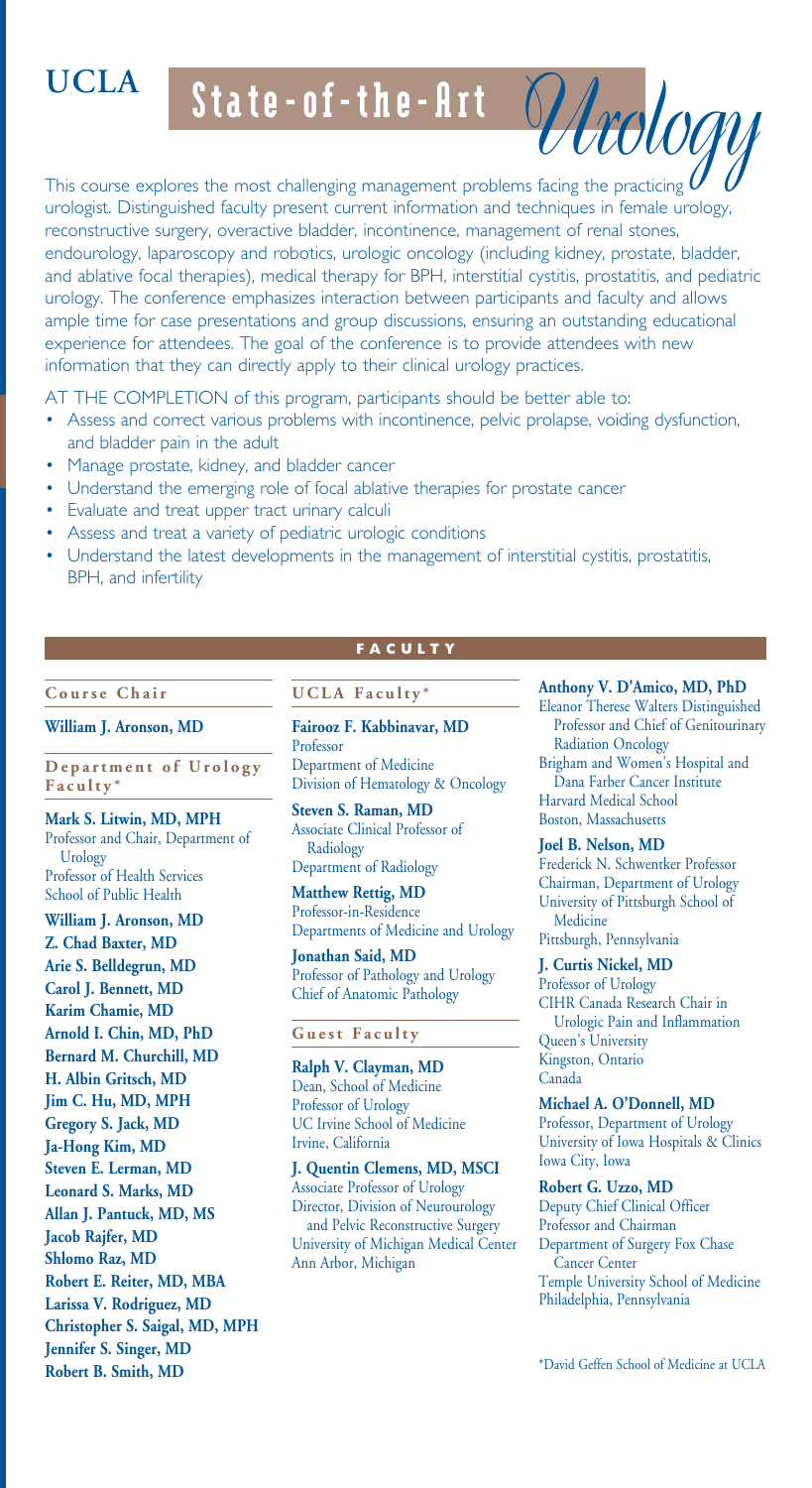|                        | THURSDAY, MARCH 7, 2013                                                                                                                                              |
|------------------------|----------------------------------------------------------------------------------------------------------------------------------------------------------------------|
| $3:00-7:00$ PM         | <b>REGISTRATION FOR DRY LAB AND GENERAL SESSION</b>                                                                                                                  |
| $4:00-6:00$ PM         | Dry Lab $-$ \$75                                                                                                                                                     |
| $4:00-4:45$ PM         | <b>Ureteroscopy, Percutaneous Nephroscopy</b><br><b>Robotic Partial Nephrectomy</b><br>New Technology, Tips, and Tricks<br>Jim C. Hu, MD, MPH<br>Gregory S. Jack, MD |
| $4:45-6:00 \text{ PM}$ | Ureteroscopy, Nephroscopy, Laparoscopy Dry Lab<br>Jim C. Hu, MD, MPH<br>Gregory S. Jack, MD                                                                          |

#### **FRIDAY, MARCH 8, 2013**

#### MORNING

- 7:00 **REGISTRATION / BREAKFAST / EXHIBITS**
- 7:50 **Introductions and Announcements** Mark S. Litwin, MD, MPH William J. Aronson, MD

**Female Urology, Stress Incontinence Voiding Dysfunction, Pelvic Medicine and Reconstruction**

#### *Moderator:* Shlomo Raz, MD

- 8:00 **Urodynamics in Contemporary Urology Practice** J. Quentin Clemens, MD, MSCI
- 8:20 **Pathophysiology and Treatment of Stress Urinary Incontinence State of the Art** Shlomo Raz, MD
- 8:40 **What To Do When Slings Fail** Z. Chad Baxter, MD
- 9:00 **Robotic Approaches to Pelvic Reconstruction** Ja-Hong Kim, MD
- 9:20 **BREAK / EXHIBITS**
- 9:40 **Neuromodulation vs. Botox for Refractory Overactive Bladder** J. Quentin Clemens, MD, MSCI
- 10:00 **Treating Cystocele in the Post-Mesh Era**  Larissa V. Rodriguez, MD
- 10:20 **Interstitial Cystitis in 2013: A Practical Treatment Algorithm** J. Quentin Clemens, MD, MSCI
- 10:40 **Managing Complications of Mesh Surgery** Shlomo Raz MD
- 11:00 **Case Presentations and Panel Discussion** *Moderator:* Dr Larissa V. Rodriguez *Panel:* Drs Baxter, Clemens, Kim, and Raz
- 12:10 **LUNCH WITH FACULTY**

#### AFTERNOON

#### **Bladder Cancer**

*Moderator:* Robert B. Smith, MD

- 1:20 **Optimal Treatment for Nonmuscle Invasive Bladder Cancer** Michael A. O'Donnell, MD
- 1:35 **Advances in Bladder Cancer: Blue Light Cystoscopy Novel Intravesical Delivery** Michael A. O'Donnell, MD
- 1:50 **BCG Failures and High Risk Non-Muscle Invasive Bladder Cancer What Do We Have in Our Armamentarium?** Karim Chamie, MD
- 2:10 **Recognition, Treatment, and Prevention of BCG Toxicity** Michael A. O'Donnell, MD
- 2:30 **Panel Discussion and Case Presentations** *Moderator:* Dr Robert B. Smith *Panel:* Drs Chamie, O'Donnell, and Rettig
- 3:00 **BREAK / EXHIBITS**

#### **Urolithiasis**

#### *Moderator:* Christopher S. Saigal, MD, MPH

- 3:20 **Renal Urolithiasis 2013 Percutaneous Approach and ESWL State of the Art** Ralph V. Clayman, MD
- 3:50 **Flexible and Rigid Ureteroscopy Latest Technology, Expanding Indications** Gregory S. Jack, MD
- 4:10 **A Simplified Metabolic Evaluation for the Urolithiasis Patient** Ralph V. Clayman, MD
- 4:30 **Panel Discussion and Case Presentations** *Moderator:* Dr Christopher S. Saigal *Panel:* Drs Clayman and Jack
- 5:15 **ADJOURN**
- 5:30 **RECEPTION**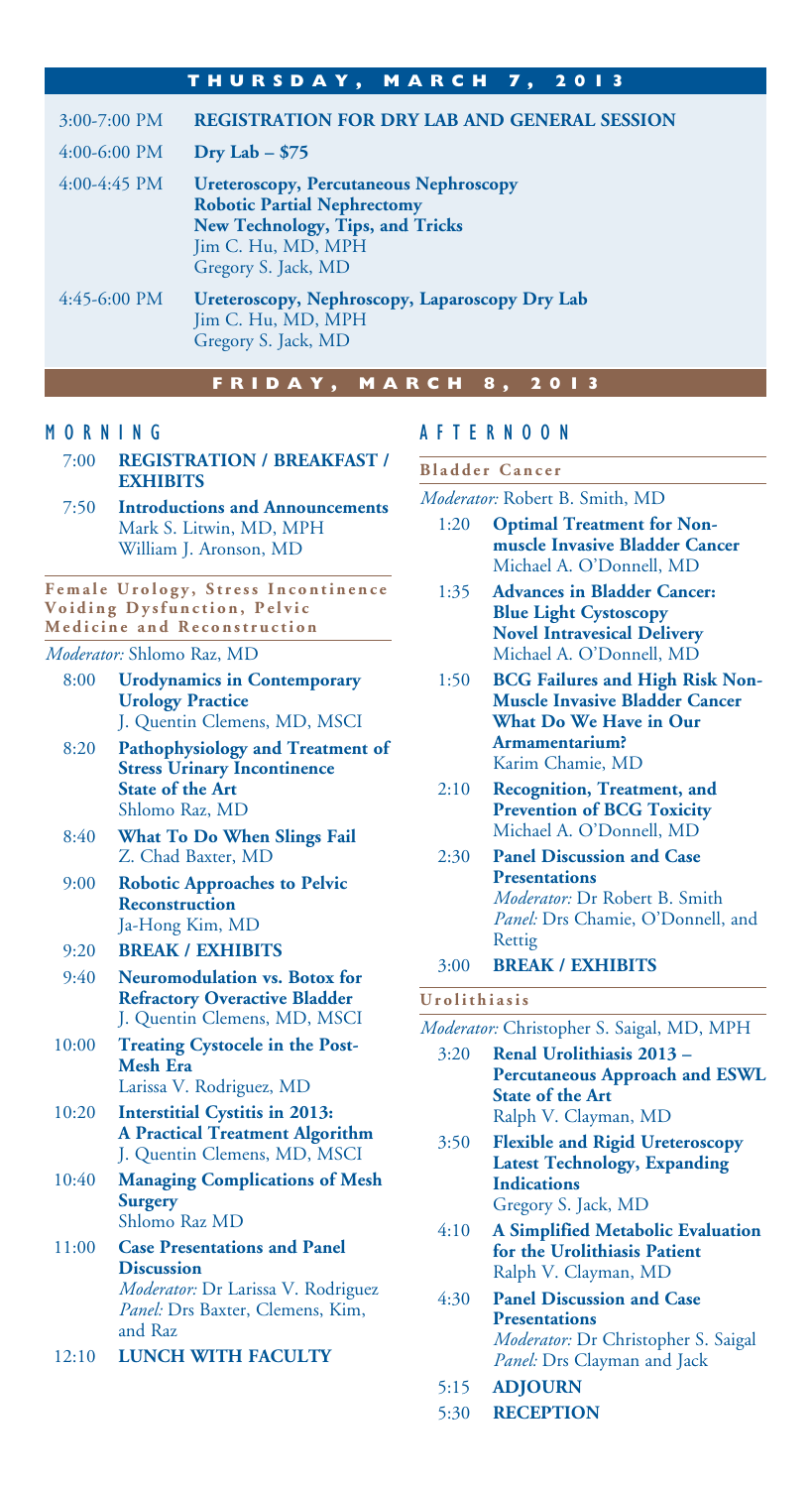### MORNING

#### 6:30 **BREAKFAST / EXHIBITS**

#### **VIDEO SESSION**

7:00 **Pelvic Reconstructive Surgery, Fistula, Sling, Prolapse, and More** Shlomo Raz, MD

#### **Prostate Cancer**

#### *Moderator:* Mark S. Litwin, MD, MPH

- 8:00 **Improving Risk Stratification for Treatment Selection** Anthony V. D'Amico, MD, PhD
- 8:20 **Active Surveillance Who, How, For How Long? Role of Molecular Tissue Biomarkers**

 Leonard S. Marks, MD 8:40 **Expanding Role of MRI for Diagnosis, Localizing the Cancer, Guiding Surgical Therapy**

- Robert E. Reiter, MD, MBA 9:00 **Focal Therapy – Hitting the Target or Shot in the Dark?**
- **New Technologies** Joel B. Nelson, MD Arie S. Belldegrun, MD

#### 9:30 **BREAK/EXHIBITS**

- 9:50 **Management of Recurrent Prostate Cancer: Who, What, When, How** Joel B. Nelson, MD
- 10:10 **Integrating Androgen Deprivation Therapy with Radiation** Anthony V. D'Amico, MD, PhD
- 10:30 **Management of Castration Resistant Prostate Cancer: The Times are Changing** Joel B. Nelson, MD
- 10:50 **Panel Discussion and Case Presentations** *Moderator:* Dr Litwin *Panel:* Drs Belldegrun, D'Amico, Marks, Nelson, Reiter, and Rettig
- 12:10 **LUNCH WITH FACULTY**

#### AFTERNOON

#### **Kidney Cancer**

*Moderator:* Arie S. Belldegrun, MD

- **Management of the Small Renal Mass**
	- 1:10 **What's New in 2013 in Kidney Cancer?**  Arie S. Belldegrun, MD
	- 1:20 **Evidence-Based Management of Small Renal Mass** Robert G. Uzzo, MD
	- 1:35 **Active Surveillance Role for Needle Biopsy** Robert G. Uzzo, MD
	- 1:50 **Ablative Therapies Cryoablation**  Ralph V. Clayman, MD **Non-Cryo Ablation**  Steven S. Raman, MD
	- 2:15 **Robotic Nephron Sparing Surgery Indications, Limitations** Jim C. Hu, MD, MPH
	- 2:30 **BREAK / EXHIBITS**

Locally Advanced and Metastatic **Disease**

2:50 **Advanced Kidney Cancer Role of Nephrectomy** Allan J. Pantuck, MD, MS

> **Integrating Medical Therapy with Surgery** Fairooz F. Kabbinavar, MD

#### **Case Presentations**

- 3:10 **65 yo with incidental 1.5 cm tumor Biopsy, Ablate, Observe, Partial?**
- 3:20 **68 yo with 4 cm peripheral posterior tumor**
- 3:30 **71 yo with 5 cm endophytic mass Imaging, Radical vs Partial, Open vs Lap/Robot**
- 3:40 **59 yo with 10 cm renal mass and 2 cm lymph node Lymph Node Dissection?**
- 3:50 **60 yo with a large renal mass, bilateral pulmonary nodules Nephrectomy? Systemic Therapies**
- 4:00 **Panel Discussion**  *Moderator:* Dr Arie S. Belldegrun  *Panel:* Drs Clayman, Hu, Kabbinavar, Pantuck, Raman, Said, Smith, and Uzzo
- 5:30 **ADJOURN**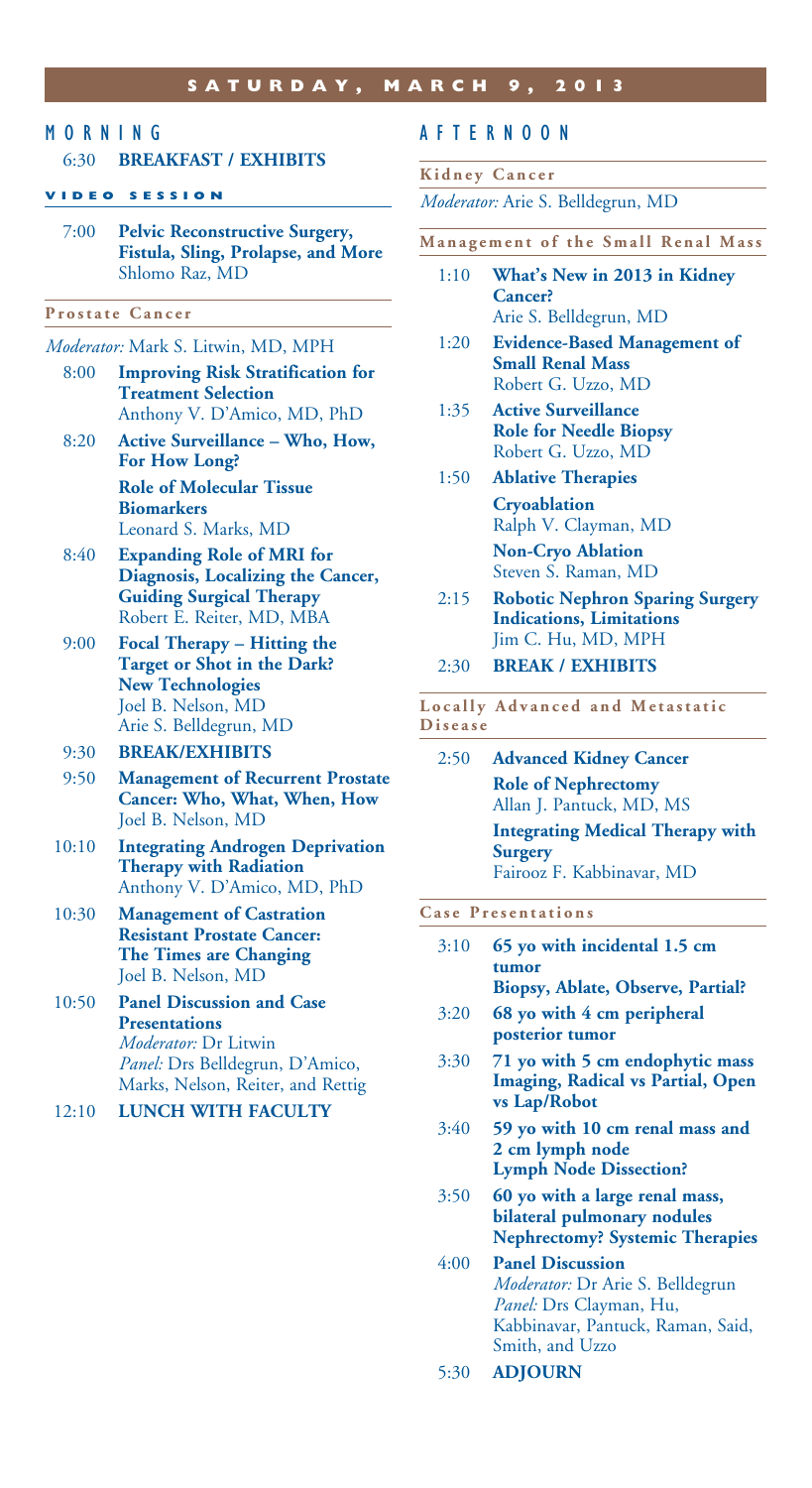## MORNING

#### 6:30 **BREAKFAST / EXHIBITS**

#### **VIDEO SESSION**

7:00 **Robotic Cystectomy and Robotic Partial Nephrectomy** Arnold I. Chin, MD, PhD Jim C. Hu, MD, MPH

#### **Pediatric Urology**

- *Moderator:* Jennifer S. Singer, MD
	- 8:00 **What's New in Pediatric Urology?** Bernard M. Churchill, MD Steven E. Lerman, MD
	- 8:50 **Panel Discussion and Case Presentations** *Moderator:* Dr Jennifer S. Singer *Panel:* Drs Churchill and Lerman
	- 9:20 **BREAK / EXHIBITS**

#### Prostatitis, BPH, Infertility, Kidney **Failure**

- *Moderator:* Carol J. Bennett, MD
	- 9:40 **Chronic Prostatitis/Pelvic Pain Syndrome Algorithm: Finally Something That Works!** J. Curtis Nickel, MD
	- 10:10 **Infertility Case Studies in Azospermia and Oligospermia** Jacob Rajfer, MD
	- 10:30 **Improving Therapy of Male LUTS An Approach Based on Better Assessment** J. Curtis Nickel, MD
	- 11:00 **Kidney Failure and Transplantation What the Urologist Needs to Know** H. Albin Gritsch, MD
	- 11:20 **Discussion and Case Presentations**  *Moderator:* Dr Carol J. Bennett  *Panel:* Drs Gritsch, Nickel, and Rajfer
- 12:00 **ADJOURN**



View from the Ritz-Carlton, Marina del Rey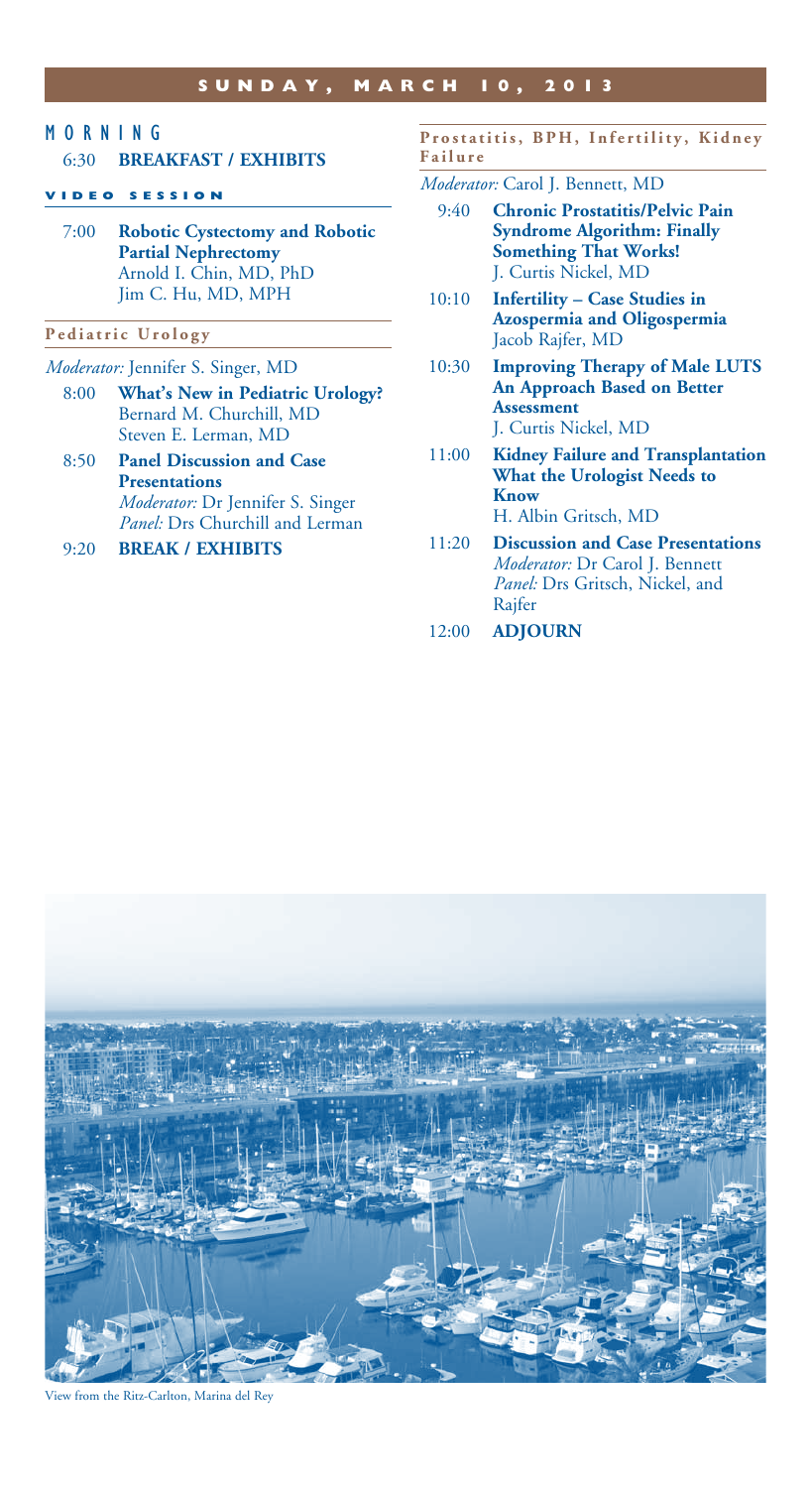#### **g eneral information**

#### **E n r o l l m e n t F ee s**

(Fees include course registration and materials, daily continental breakfasts and breaks, Friday evening reception, and Friday and Saturday luncheons.)

- \$350.00 David Geffen School of Medicine Faculty\*
- \$275.00 Non-Physician, Healthcare Professionals
- \$110.00 Residents (accompanied by a confirmatory letter of status from department chief or training director)

\*Please indicate faculty appointment title and campus on registration form.

#### **A c c r e d i t a t i o n**

The Office of Continuing Medical Education, David Geffen School of Medicine at UCLA is accredited by the Accreditation Council for Continuing Medical Education to provide continuing medical education for physicians.

The Office of Continuing Medical Education, David Geffen School of Medicine at UCLA designates this live activity for a maximum of **20 (plus 2 for Dry Lab)** *AMA PRA Category 1 CreditsTM*. Physicians should claim only the credit commensurate with the extent of their participation in the activity.

#### **Di s c l o s u r e**

The FDA has issued a concept paper that classifies the commercial support of scientific and educational programs as promotional unless it can be affirmed that the program is "truly independent" and free of commercial influence. Along with independence, the FDA requires that non-promotional, commercially supported education be objective, balanced, and scientifically rigorous. The policy further states that all potential conflicts of interest of the CME staff and faculty be fully disclosed to the program's participants. In addition, Accreditation Council for Continuing Medical Education policy now mandates that the sponsor adequately manage all identified potential conflicts of interest prior to the program. We at UCLA fully endorse the letter and spirit of these concepts.

The Department of Urology is a California Board of Nursing approved provider (#8888).

#### **L o c a t i o n**

The Ritz-Carlton, Marina del Rey 4375 Admiralty Way Marina del Rey, California 90292 310-823-1700 or 800-241-3333 310-823-2404 facsimile

www.ritzcarlton.com/hotels/marina\_del\_rey

March is the ideal time of year to visit Southern California. Temperatures are usually in the mid 70s, and skies are sunny and clear. The Ritz-Carlton overlooks the world's largest small craft harbor and offers spectacular coastline vistas from the balcony of every guestroom. Guests will enjoy two lighted tennis courts, a waterfront swimming pool and state-of-theart fitness center/spa, as well as other amenities that give the Ritz-Carlton its uncompromising reputation.

Within walking distance of the hotel are a variety of restaurants, clubs, and shops, as well as biking paths, jogging trails and, of course, the Marina Beach. Close by are art galleries, popular restaurants, architectural showpieces, and the distinctive cultural scenes of Santa Monica and Venice Beach. Shopping in Beverly Hills, Century City, and Santa Monica's 3rd Street Promenade is close by. The Los Angeles area offers a variety of vacation entertainment for both adults and children. Disneyland, Knott's Berry Farm, Six Flags Magic Mountain, and Universal Studios are just a few of the attractions that help make a visit to Southern California a memorable experience.

#### **A c c o m m o d a t i o n s**

A block of rooms has been reserved at the Ritz-Carlton for conference participants at a special conference rate of \$270.00 plus tax per night for single/double occupancy. One night's deposit is required to guarantee late arrival (after 5 pm). Confirmation of reservations received after **February 5, 2013** is subject to availability.

For reservations call 310-823-1700 or 800-241-3333. Be sure to mention UCLA's State-of-the-Art Urology Conference when calling in your reservations.

#### **P a r k i n g**

Daytime: \$10 valet only Overnight: \$25

**E m e r g e n c y Ca l l s**

You may be reached during the conference at 310- 823-1700. Ask the hotel operator to direct your call to the UCLA State-of-the-Art Urology conference registration desk.

#### **T r a n s p o r t a t i o n t o H o t e l F r o m LA X**

Taxi or shuttle service is available from Los Angeles International Airport to the Ritz-Carlton, Marina del Rey.

#### **Ref u n d s**

Cancellations must be received in writing by February 5, 2013, and will be subject to a \$75 processing fee. No refunds will be given after that date. If, for any reason, the course must be canceled, discontinued, or rescheduled by the Office of Continuing Medical Education, a full refund will be provided. You may fax your refund request to 310-794-2624.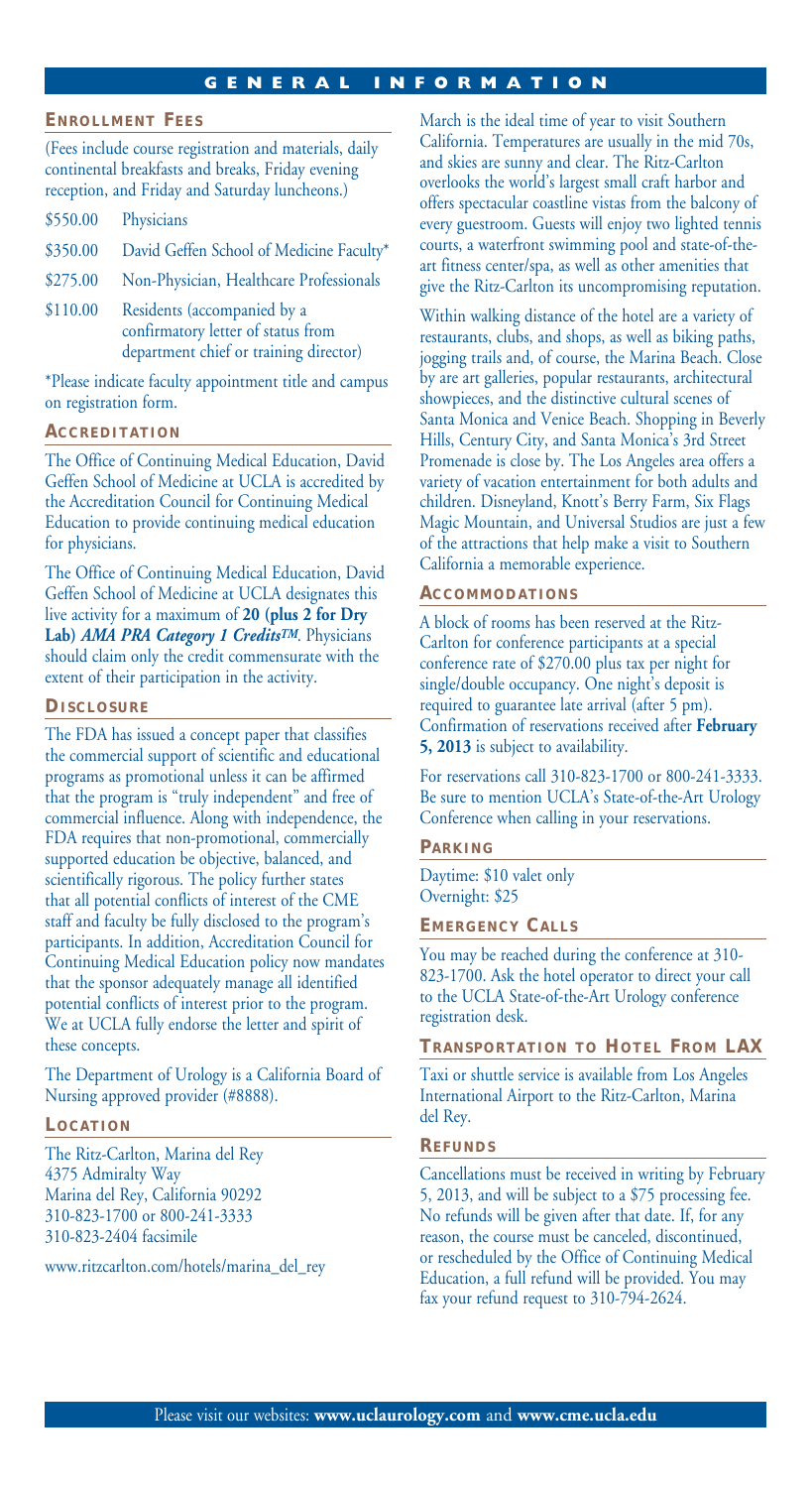#### **E n r o l l m e n t**

*Online*

Use your American Express, MasterCard, Visa, or Discover card. www.cme.ucla.edu/courses Click on "UCLA State-of-the-Art Urology."

*By Mail*

Use the form attached. For additional applications, use a photocopy or separate sheet giving all information requested on the form.

*By Phone*

Use MasterCard, Visa, or Discover. Call 310-794-2620

"

#### *By FAX*

Send the completed enrollment form with charge card information and authorizing signature to the Office of Continuing Medical Education at 310-794-2624.

#### **ENROLLMENT IS LIMITED. EARLY ENROLLMENT IS ADVISED.**

For additional information, contact the Office of Continuing Medical Education, David Geffen School of Medicine at UCLA, Urology Conference, 10920 Wilshire Boulevard, Suite 1060, Los Angeles, CA 90024-6512; 310-794-2620; E-Mail address: eayala@mednet.ucla.edu.

#### registration form

#### **Winter 2013**

|                                                                               | Fee | \$75.00  | Dry Lab Fee<br>(must be in conjunction with general session)                                                |  |  |
|-------------------------------------------------------------------------------|-----|----------|-------------------------------------------------------------------------------------------------------------|--|--|
| <b>UCLA State-of-the-Art Urology M123-24</b>                                  | \$  |          | <b>General Session Fee</b>                                                                                  |  |  |
| Dry Lab (limit 20)                                                            | \$  | \$550.00 | <b>Physicians</b>                                                                                           |  |  |
| <b>Total</b>                                                                  | Ś   | \$350.00 | David Geffen School of Medicine Faculty                                                                     |  |  |
|                                                                               |     | \$275.00 | Non-Physicians, Healthcare Professionals                                                                    |  |  |
| <b>Please Print</b>                                                           |     | \$110.00 | Residents (accompanied by a confirmatory<br>letter of status from department chief or<br>training director) |  |  |
| Social Security Number (last four digits only)                                |     |          |                                                                                                             |  |  |
| Name (First/Middle/Last) □ Male □ Female                                      |     |          | Degree (MD, PhD, RN, NP, etc.)                                                                              |  |  |
| <b>Preferred Mailing Address</b>                                              |     |          |                                                                                                             |  |  |
| City/State/ZIP                                                                |     |          |                                                                                                             |  |  |
| <b>Area Code/Daytime Phone</b>                                                |     |          | Fax                                                                                                         |  |  |
| E-mail address                                                                |     |          |                                                                                                             |  |  |
| <b>Field of Practice</b>                                                      |     |          |                                                                                                             |  |  |
| If UCLA faculty, incidate:<br><b>Faculty Appointment Title</b>                |     |          |                                                                                                             |  |  |
| $\Box$ Check enclosed payable to: The Regents of the University of California |     |          | <b>Campus</b>                                                                                               |  |  |
|                                                                               |     |          |                                                                                                             |  |  |
| Charge: □ MasterCard □ Visa □ Discover                                        |     |          |                                                                                                             |  |  |
|                                                                               |     |          |                                                                                                             |  |  |
| <b>Authorizing Signature</b>                                                  |     |          | <b>Expiration Date</b>                                                                                      |  |  |

**Mail to:** Office of Continuing Medical Education, Urology, David Geffen School of Medicine at UCLA, 10920 Wilshire Blvd., Suite 1060, Los Angeles, CA 90024-6512.

**Fax to:** 310-794-2624